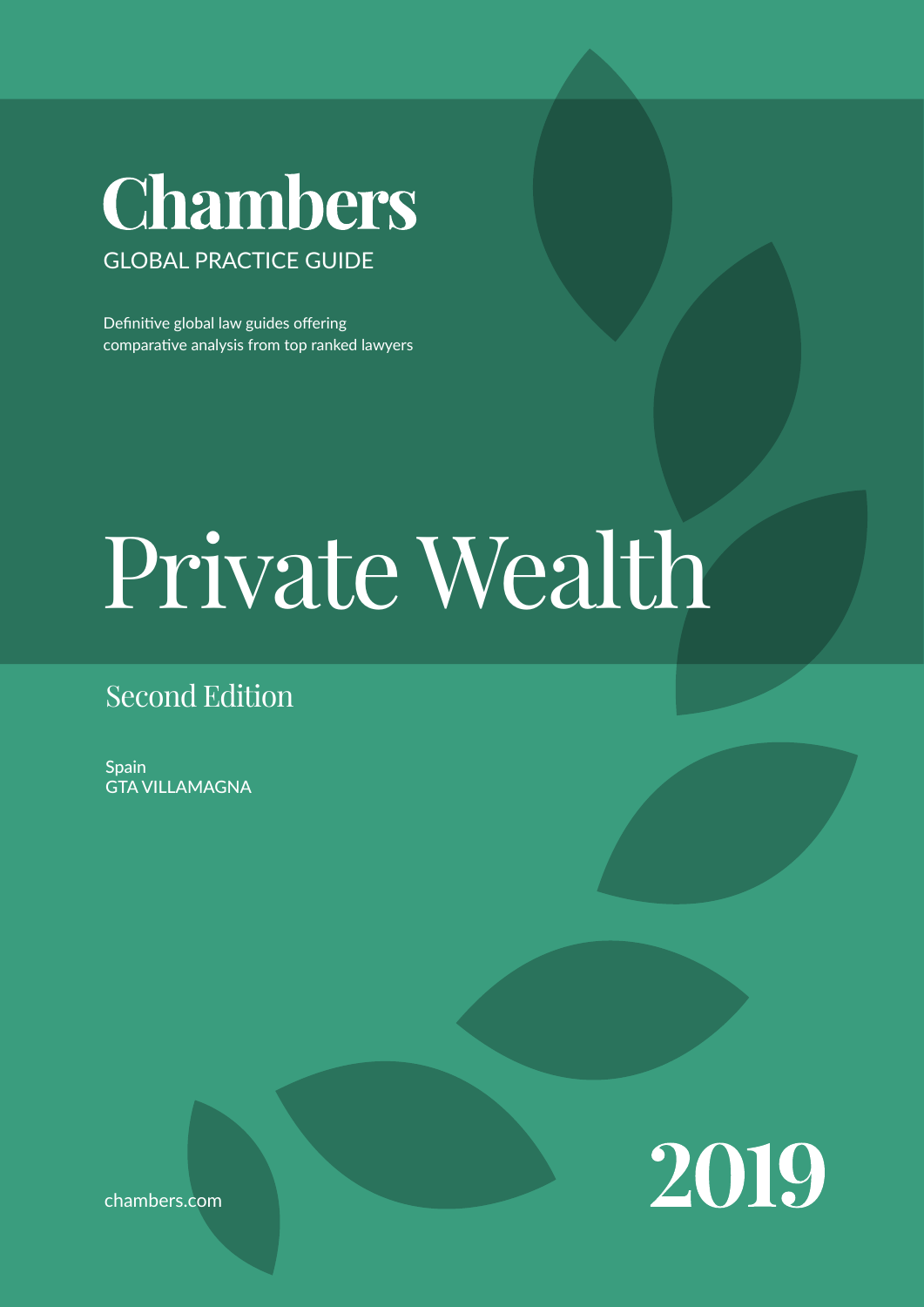## Law and Practice

*Contributed by GTA VILLAMAGNA*

#### **Contents**

| 1. Tax        |                                                             | p.4  |
|---------------|-------------------------------------------------------------|------|
| 1.1           | <b>Tax Regimes</b>                                          | p.4  |
| 1.2           | Stability of the Estate and Transfer Tax Laws               | p.6  |
| 1.3           | Transparency and Increased Global Reporting                 | p.7  |
|               | 2. Succession                                               | p.7  |
| 2.1           | Cultural Considerations in Succession<br>Planning           | p.7  |
| $2.2^{\circ}$ | <b>International Planning</b>                               | p.8  |
| 2.3           | Forced Heirship Laws                                        | p.8  |
| 2.4           | Marital Property                                            | p.8  |
| 2.5           | Transfer of Property                                        | p.9  |
| 2.6           | Transfer of Assets: Vehicles and Planning<br>Mechanisms     | p.9  |
| 2.7           | Transfer of Assets: Digital Assets                          | p.9  |
|               | 3. Trusts, Foundations and Similar Entities                 | p.9  |
| 3.1           | Types of Trusts, Foundations or Similar Entities p.9        |      |
| 3.2           | Recognition of Trusts                                       | p.10 |
| 3.3           | Tax Considerations: Fiduciary or Beneficiary<br>Designation | p.10 |
| 3.4           | Exercising Control over Irrevocable Planning<br>Vehicles    | p.10 |
|               | 4. Family Business Planning                                 | p.11 |
| 4.1           | <b>Asset Protection</b>                                     | p.11 |
|               | 4.2 Succession Planning                                     | p.11 |
| 4.3           | Transfer of Partial Interest                                | p.11 |

| 5. Wealth Disputes                           |                                                         | p.11 |
|----------------------------------------------|---------------------------------------------------------|------|
| 5.1                                          | <b>Trends Driving Disputes</b>                          | p.11 |
| 5.2                                          | Mechanism for Compensation                              | p.12 |
| 6. Roles and Responsibilities of Fiduciaries |                                                         | p.12 |
| 6.1                                          | Prevalence of Corporate Fiduciaries                     | p.12 |
| 6.2                                          | Fiduciary Liabilities                                   | p.12 |
| 6.3                                          | <b>Fiduciary Regulation</b>                             | p.12 |
| 6.4                                          | Fiduciary Investment                                    | p.12 |
| 7. Citizenship                               |                                                         | p.12 |
| 7.1                                          | Requirements for Domicile, Residency and<br>Citizenship | p.12 |
| 7.2                                          | Expeditious Citizenship                                 | p.13 |
| <b>Elders</b>                                | 8. Planning for Minors, Adults with Disabilities and    | p.13 |
| 8.1                                          | Special Planning Mechanisms                             | p.13 |
| 8.2                                          | Appointment of Guardian                                 | p.13 |
| 8.3                                          | Elder Law                                               | p.13 |
|                                              | 9. Planning for Non-Traditional Families                | p.13 |
| 9.1                                          | Children                                                | p.13 |
| 9.2                                          | Same-Sex Marriage                                       | p.13 |
|                                              | 10. Charitable Planning                                 | p.13 |
|                                              | 10.1 Charitable Giving                                  | p.13 |
|                                              | 10.2 Common Charitable Structures                       | p.14 |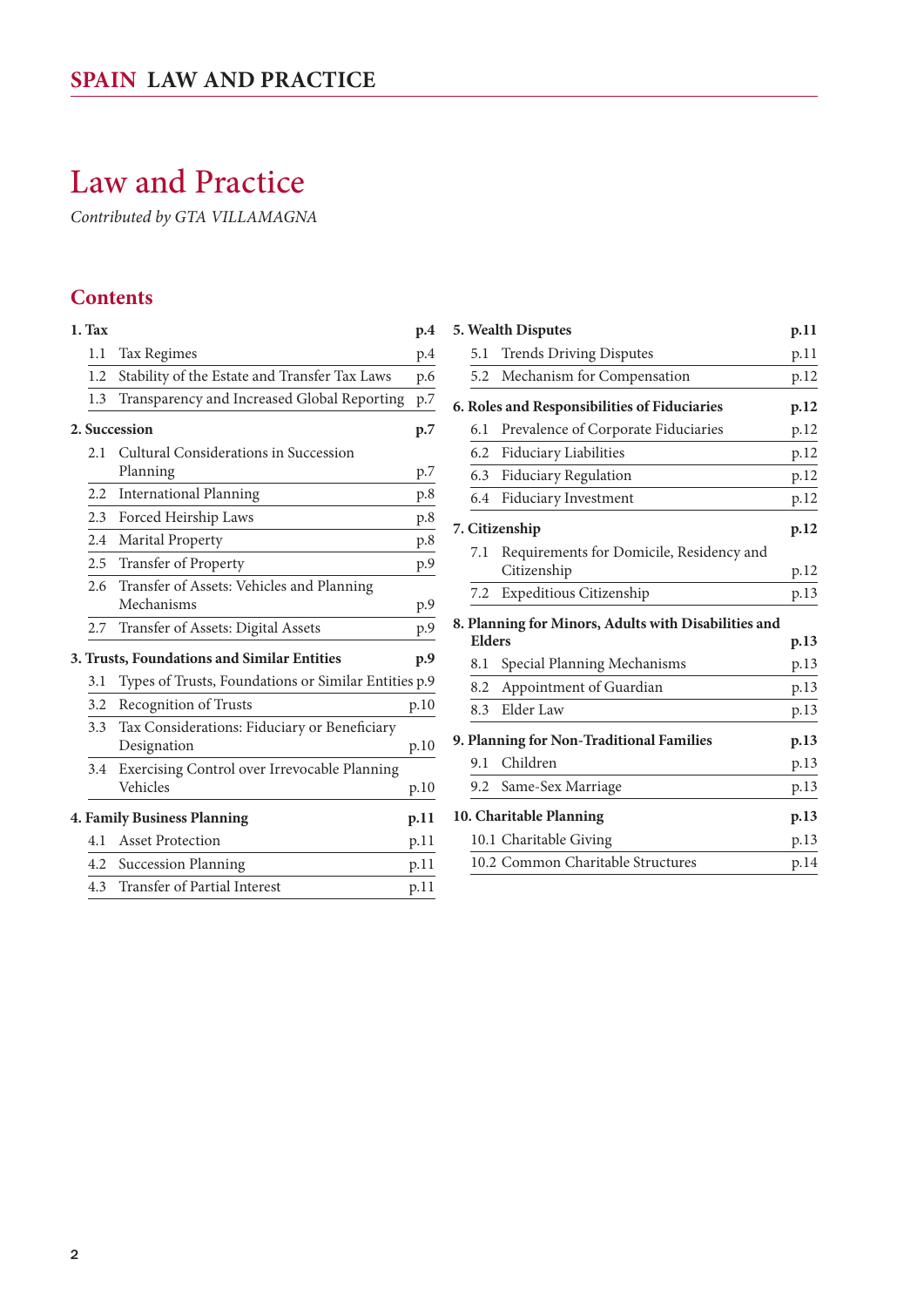**GTA VILLAMAGNA** is a tax and legal consultancy firm founded in 2012 by Felipe Alonso and Ernesto García-Trevijano, both of whom are prestigious professionals with successful careers not only in public administration but also in the exercise of the legal profession. GTA Villamagna Abogados is based in Madrid but co-operates with law firms in a large number of countries. Its private-client legal and tax advice services cover all relevant matters that affect both the personal/familiar and wealth sphere of high net worth individuals and its relatives and businesses. In particular, value-added advice is rendered in connection with the legal and tax matters connected with inbound/outbound investments and divestments, residence and nationality, matrimonial property regimes, succession legislation. GTA Villamagna also provides specific assistance in the adequate organisation of corporate governance of family businesses and its generational renovation. The firm is particularly recognised for its valuable assistance in relation to complex contentious matters of all nature.

#### **Authors**



**Felipe Alonso** is a partner and co-founder who is the head of the tax department. A well-renowned tax expert with deep knowledge and experience, Mr Alonso is recognised as one of the premier tax litigators in Spain, with a reputation for

innovative, brilliant and effective resolution of significant tax matters. He has over 25 years' experience of providing legal advice on general taxation, corporate tax law, indirect taxation and tax litigation. A certified public accountant and auditor, he is a member of the Madrid Bar Association and a government tax inspector (on voluntary leave of absence) as well as a former general assistant director of legal aid and assistance at the Ministry of Economy and Taxation, for general inspection, tax and financial issues. He is a Professor at the Universities of Valencia and Madrid, and teaches at different schools of the Tax Agency, as well as on Master's courses and at training forums about taxation.



**Carlos Marcelo** is a partner with extensive experience of providing tax advice to family groups in connection with day-today management, corporate restructuring transactions, M&A and tax planning for inbound and outbound investment

structures in both real estate and financial instruments. He has a deep knowledge of investment vehicles used in the financial industry (collective investment institutions and venture capital) and frequently advises financial institutions, family offices and asset managers in relation to private banking transactions involving this type of investments. Mr Marcelo has participated in several tax publications. A member of the Madrid Bar Association, Mr Marcelo participates on a regular basis as a lecturer in different institutions.



**Borja Molina** is a senior associate whose main areas of expertise are national and international tax advice for family businesses and large estates, ongoing advice on corporate restructuring transactions, M&A and tax planning for

inbound and outbound investments structures, with special dedication to those related to real estate. Mr Molina is a member of the Madrid Bar Association and has a Master's degree in company law from the Centro de Estudios Garrigues as well as an executive Master's degree in company law from the same institution, in collaboration with Harvard University. He regularly lectures on Master's courses and at training forums regarding taxation.



**Javier Povo** is a senior associate whose main area of expertise is tax litigation, providing quality, value-added legal advice and defence during the administrative (complex tax audits and administrative claims) and judicial proceedings (mainly

before the National and the Spanish Supreme Court) in which clients (high net-worth individuals and entities) may be affected or involved. He has wide expertise in risk prevention and management and has advised numerous clients on measures to be adopted in order to avoid disputes with the Spanish tax authorities or on the best approach to achieve a successful outcome in the relevant proceedings. Mr Provo is a member of the Madrid Bar Association since 2007 and has participated in several tax publications. He lectures, as well, on 'tax procedures and judicial review' and 'tax audit' courses in different institutions.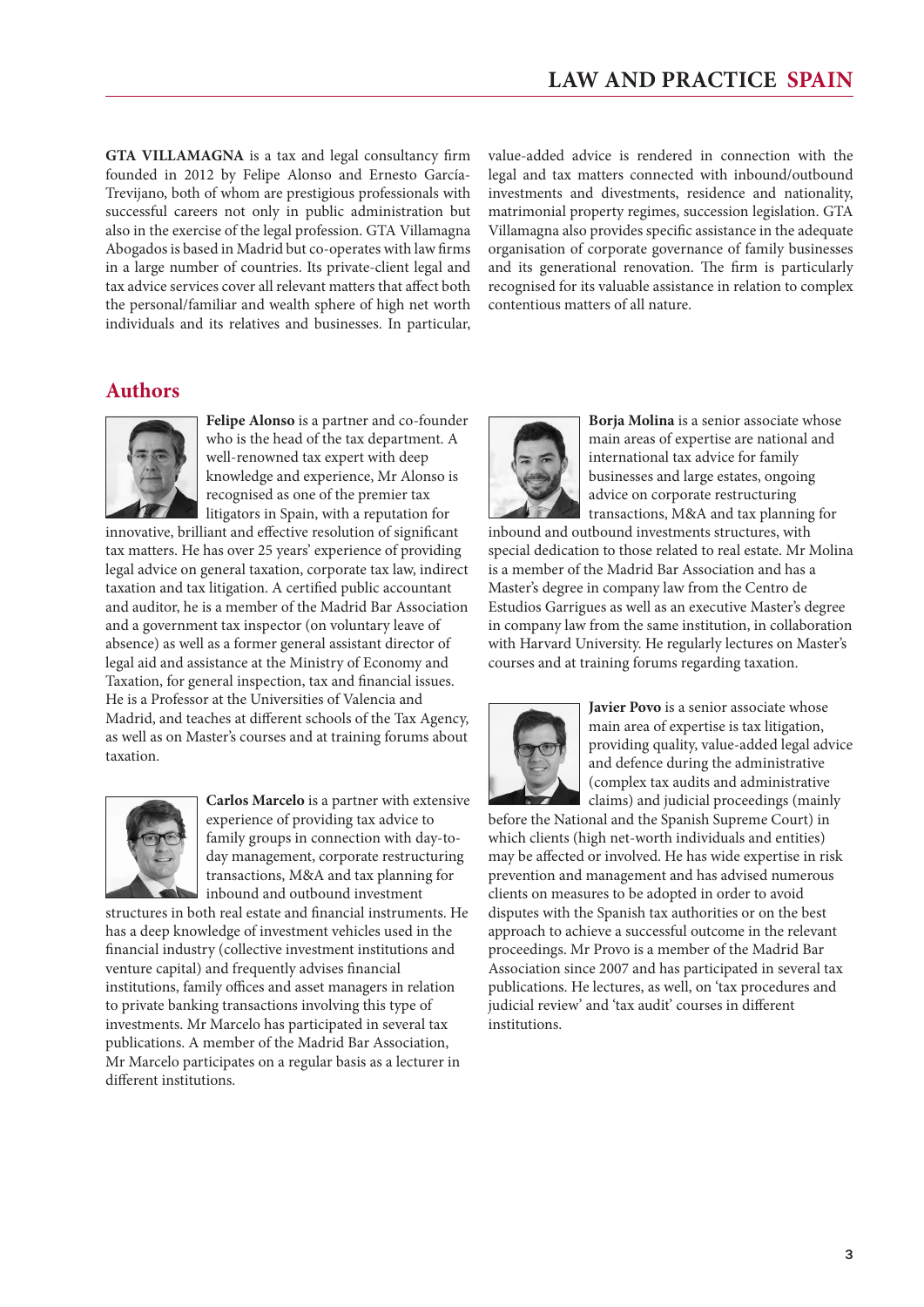#### <span id="page-3-0"></span>**1. Tax**

#### **1.1 Tax Regimes**

Individuals could become taxable in Spain whether they become residents for tax purposes in that territory or they obtain income and/or capital gains from a Spanish source. Individuals resident in Spain are subject to income tax (Personal Income Tax -PIT-) on their worldwide income, Wealth Tax (WT) and Inheritance and Gift Tax (IGT) on their worldwide assets, subject to tax treaties. Non-residents are subject to the same taxes (Non-resident Income Tax -NRIT-, in the case of income tax) on their Spanish source income and Spanish assets, as qualified under internal rules and tax treaty provisions.

#### **Income Tax**

#### *PIT*

Spanish-resident individuals are subject to PIT for their worldwide income, regardless of the place where it may have been generated and regardless of the payer's residency. Depending on the type of income, the basis of PIT is split into two categories: general taxable basis (among others, income derived from personal work and income from real estate properties) and savings basis (among others, dividends, interests and capital gains derived from the transfer of assets). The PIT rates for the general taxable basis are progressive and depend on the Autonomous Community of residence (PIT has been partially handed over to the Autonomous Communities) and ranges between 18.5% and 48%. The rates for the savings basis are also progressive, ranging from 19% to 23% no matter the Autonomous Community of residence.

The following special PIT rules merit further explanation:

#### *Special tax regime applicable to workers relocated to Spanish territory (Impatriates tax regime):*

Pursuant to PIT Law, individuals who become tax residents in Spain as a result of a relocation to Spain for work-related reasons, provided that certain requirements are met, can choose to be liable under NRIT rules, ie, individuals would be subject to Spanish-sourced income, maintaining their status as taxpayers of the PIT during the tax period in which the residence change was made and during the five following tax periods, despite retaining their status of tax resident in Spain.

The progressive tax rates applicable under this special regime range from a 24% rate for a taxable base of up to EUR600,000.00 and 45% for EUR600,000.01 upwards.

#### *Exit tax:*

Spanish tax residents who change their tax residence are liable in Spain on unrealised capital gains derived from shares in any kind of company (provided that the taxpayer has been tax-resident in Spain for at least ten of the 15 years preceding their departure). In the case of taxpayers who opt to be taxed under the special 'Impatriates tax regime', the ten-year deadline starts from the first year in which the special tax regime ceases to be applied.

The Exit tax applies when the market value of the shares exceeds, jointly, EUR4,000,000, or the percentage of interest exceeds 25% and the market value of such shares exceeds EUR1,000,000.

The capital gains should be included in the last tax return of the taxpayer as a tax resident in Spain. If the change of residence is to another EU Country it will only be necessary to file a tax form, but taxes will not need to be paid until the assets are transferred.

If the change of tax residence is temporary (i) for labour reasons to a territory which is not regarded as a tax haven from a Spanish perspective, or (ii) for any other reason to a territory which has signed with Spain a tax treaty for avoidance of double taxation with an exchange of information clause, subject to prior request by the taxpayer, the payment of this tax debt can be deferred for up to ten years upon provision of a guarantee.

#### *CFC:*

Controlled Foreign Companies (CFC) rules apply to foreign subsidiaries controlled (by holding, directly or indirectly, individually or jointly with related parties, 50% or more of the share capital, equity, results or voting rights) by Spanish residents who had been subject to a tax which is lower than 75% of the tax that would have been paid under Spanish Corporate Income Tax rules.

Spanish tax law sets out an allocation rule pursuant to which the 'total income' (and not only the passive income) of a CFC entity should be attributed to the Spanish controlling shareholder. However, this rule only applies when the CFC entity does not have enough 'substance' to carry out its activity, unless it can be proven that (i) that activity is carried out with human and material resources of another non-Spanish resident entity belonging to the same group, or (ii) the subsidiary's incorporation or operation is grounded on sound business reasons.

When the subsidiary has 'substance', only certain types of income (in general, passive income) are subject to the CFC rules.

In the case of holding companies, CFC rules will not apply to income derived from real estate property owned by a non-resident affiliate, dividends and capital gains from shareholdings where certain substance requirements are met.

No CFC rules will apply to entities resident within the EU (even though they obtain passive income) provided that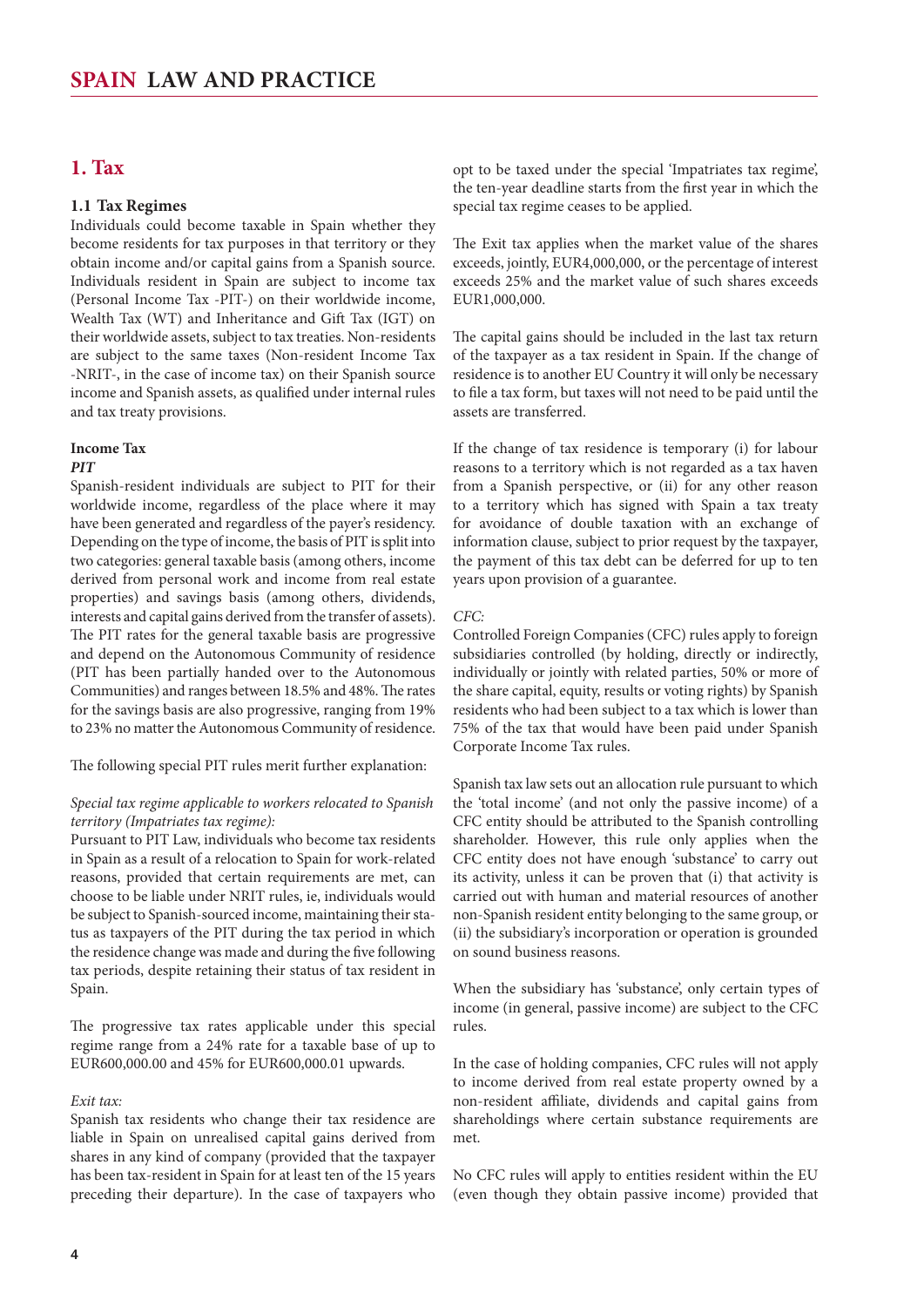the taxpayer can demonstrate that the CFC was set up for valid economic reasons and is engaged in business activities. However, the approach the Spanish tax authorities (STA) will adopt regarding their interpretation of valid economic reasons/substance requirements (which preclude the application of the CFC rules within the EU) is still uncertain.

#### *NRIT*

Non-residents shall be subject to NRIT on Spanish source income/capital gains at a general 24% flat rate. However, taxpayers who are EU tax-resident are taxed at a 19% flat rate. It is worthwhile mentioning that certain types of income such as dividends, interests and capital gains derived from the transfer of assets are always taxed at a 19% flat rate.

#### **IGT**

Spanish rules governing IGT are quite complex, and require, in order to assess the global tax effect of lifetime gifts in Spain, to consider not only the tax residence of the beneficiary and the location of the assets and/or rights to be gifted, but also the tax residence of the donor, who could be subject to PIT (if the donor is tax-resident in Spain) or NRIT for the capital gain arising in the gift. Differently from the gifts, the deceased will not be subject to PIT on the capital gain arising from the mortis causa transfer.

The beneficiary or heir/legatee, however, shall be taxed under the IGT in Spain, irrespective of the location of the property gifted/assets or rights received, if tax-resident in Spain. Sums received as a result of life insurance policies of which he or she is a beneficiary will also be subject to IGT (in the case of non-resident beneficiaries, only when the policies were taken out with Spanish insurers or which have been taken out in Spain by foreign entities operating in Spain).

However, as certain items of the IGT have been partially handed over to the Autonomous Communities, most of these territories have established their own rates and allowances applicable either in the event of a real estate located in an Autonomous Community or in all other cases when the beneficiary or the deceased has lived more days during the last five years in an Autonomous Community (for instance, Madrid provides a 99% allowance in the case of gifts/transfer by mortis causa between relatives established in Madrid).

In the event that the beneficiary or the heir/legatee is nonresident in Spain, he or she shall only be subject to IGT for the gifted assets/rights for tax purposes, which are located in Spain or the rights gifted that could be exercised within this jurisdiction. Even in these cases, the legislation of the Autonomous Community could be applied, depending on the location of the gifted or transferred assets/rights and on the residency of the taxpayer.

In general, non-residents are subject to the State IGT Law (without the possibility to apply special Autonomous

Communities' rules); nevertheless, non-resident taxpayers who are tax-resident in an EU country can choose to be taxed under regional rules (depending on the residence of the taxpayer and on the place in which the majority of the assets are located). Additionally, according to the European Court of Justice (ECJ) case law in this regard, the Autonomous Communities' rules may also be applied by non-resident taxpayers who are tax resident in third (non-EU) countries.

The IGT taxable base is the fair market value of the transferred assets/rights, and it shall be taxed at the rates contained in the scale provided by the IGT Law that ranges between 7.65% to 34% pursuant to State IGT Law (it should be necessary to consider in each case, as mentioned before, the tax scale of the relevant Autonomous Community).

It is worthwhile noting that State IGT Law provides for a reduction of 95% (this allowance can be improved by certain Autonomous Communities) on the value of the transfers of 'family undertakings' or 'family businesses' (both for resident and non-resident companies) either onerous inter vivos or mortis causa transfers, under certain circumstances and provided the following requirements are met:

- the company is engaged in a business activity. The entity will not be considered to be carrying out a business activity (and will not benefit from the exemption) if, during more than 90 days in the taxable period:
	- (a) the majority (more than 50%) of its assets are securities (less than a 5% shareholding); or
	- (b) the majority of its assets are not engaged in business activities;
- the individual must own at least a 5% stake in the entity, individually, or 20% together with the individual's spouse, ascendants, descendants or collateral up to the second grade;
- a Spanish tax-resident individual belonging to the family group described above must carry out management activities in the company, and remuneration received for this must be the source of more than 50% of the individual's total business, professional or dependant employment income.

The tax liability should be multiplied by a ratio (which ranges from 1 up to 2.4). This ratio will depend on the degree of kinship between the transferor and the acquirer, and (ii) the pre-existing net wealth of the donor/heir.

The application of the multiplying coefficients could increase the applicable tax rate up to 81.6%.

#### **WT**

Individuals are subject to WT. Residents in Spain are liable for their worldwide net wealth, whereas non-residents are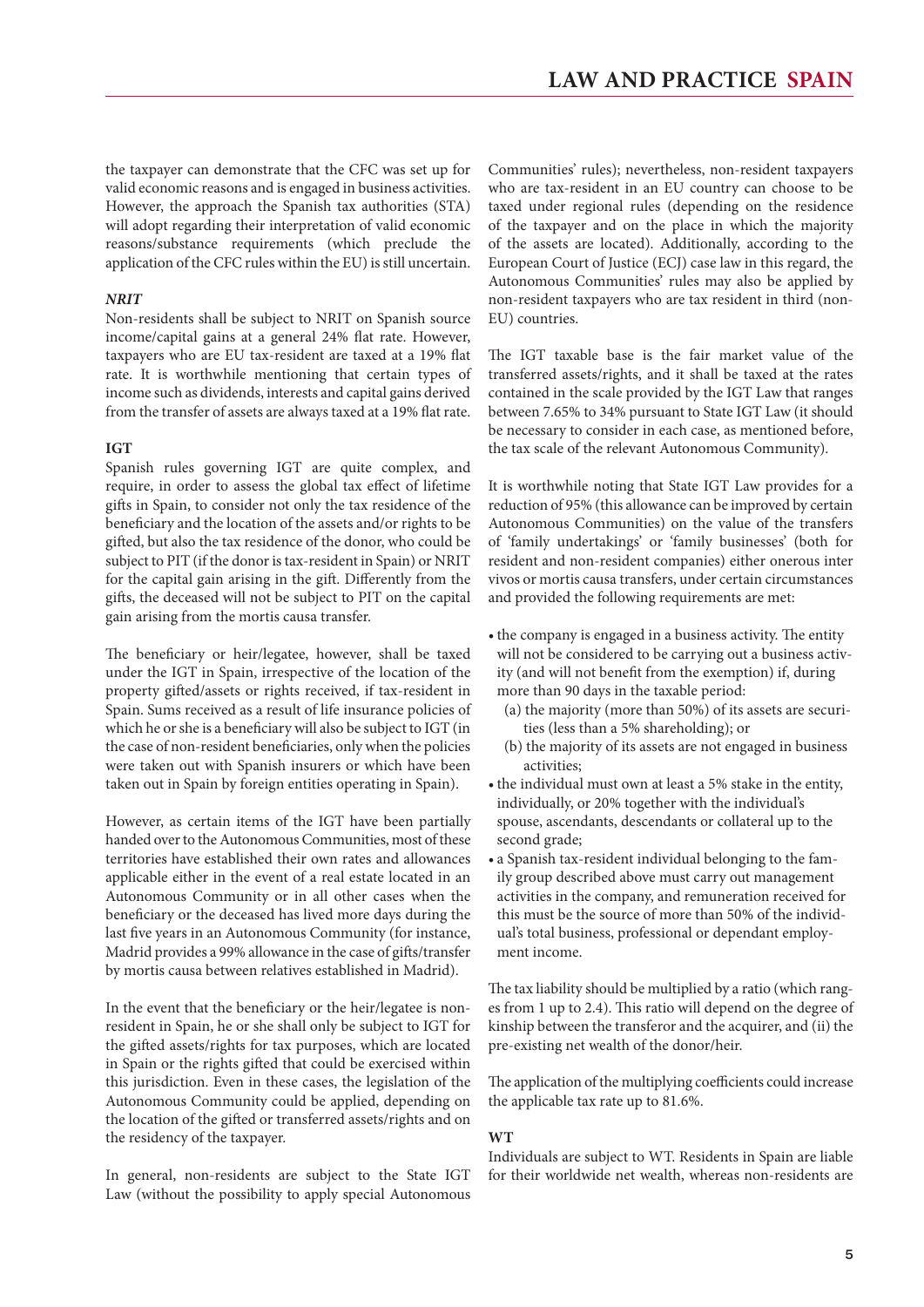<span id="page-5-0"></span>only liable on their net assets located in Spain or that can be exercised in the Spanish territory.

This tax has been completely handed over to the Autonomous Communities (although the State WT Law acts as a framework), therefore, as they have legislative authority over the WT, there are differences between territories. The Autonomous Community of Madrid, for example, has decided to provide 100% tax relief of the WT debt. This tax relief is applicable only in the event that the taxpayer has his or her habitual residence in that Autonomous Community.

In general, non-residents are subject to the State WT Law (without the possibility to apply Autonomous Communities rules); nevertheless, non-resident taxpayers who are taxresident in an EU country can apply the Autonomous Communities rules in which they have the higher value of their assets. As regards non-resident taxpayers who are tax resident in third countries, there has not been a case law/ administrative doctrine that supports the application by such taxpayers of the Autonomous Communities rules, as it has been in the case of IGT.

The taxable base of WT is the individual net wealth (total assets minus total liabilities), taking into account objective valuation rules provided by WT Law.

WT Law provides for certain exemptions. There is a common minimum exemption threshold of EUR700,000. Additionally, State WT Law has established other exemptions related to the ownership of certain qualifying assets, such as: (i) habitual residence with a maximum of EUR300,000 threshold (only for residents), (ii) individual pension schemes and (iii) family businesses assets and shares of family businesses, provided that certain requirements are met.

Additionally, Autonomous Communities have established their own tax benefits.

Non-residents may also benefit from the WT exemption on assets that generate NRIT exempt income (ie, stocks).

The applicable WT rates may vary depending on the Autonomous Communities. For instance, Madrid provides a 100% allowance, so that its residents do not have to pay any wealth tax, regardless of their net worth. However, according to the State WT Law, the rates ranges from 0.2% to 2.5%.

WT quota, together with the PIT quota, cannot exceed the 60% of the taxable base of the latter (there is no limit for non-residents). In the event that this limit is exceeded, the WT quota should be reduced down to this threshold (with the limit of 80% as for the WT quota).

#### **Local Taxes** *Real Estate Tax*

An individual's real estate property is subject to local taxes, such as Real Estate Tax (which depends on the location of the real property, what means that both resident and nonresident individuals who own real estate located in Spain are subject to this tax).

#### *Tax on increase in urban land*

A tax on an increase in urban land is levied upon the transfer of urban real estate properties. The taxable base is determined under an objective scheme which takes into account, essentially, the cadastral value of the property and the number of years that it has been held. It is important to note that the rules to determine the taxable base of this tax has been challenged by Spanish Courts.

#### *Reporting obligations*

Spanish tax residents are obliged to inform the STA on the ownership of assets (basically, current accounts, stocks, bonds, insurance products and real estate assets) held abroad of over EUR50,000 (through Form 720: Declaration of Assets Deposited Abroad).

However, this obligation has been challenged by the European Commission and it is expected that changes on the current regulation will be implemented.

In conclusion, Spain currently offers special tax regimes (special impatriates regime) and IGT/WT exemptions/reductions (in the case of holding and transmission, respectively, of family businesses) that may be used for Estate and WT planning.

However, when relocating to Spain, other implications different from Spanish taxation must be carefully assessed, in particular, whether the Wealth and Estate legal and tax planning made before change of residence is as efficient as it would have been in their home countries, mostly due to the lack of recognition of certain entities in the Spanish legal system (trusts, private foundations, etc).

#### **1.2 Stability of the Estate and Transfer Tax Laws**

Spanish national Estate and Transfer Tax laws have not experienced significant changes in the last 30 years.

However, as anticipated in **1.1 Tax Regimes,** it is important to bear in mind that Autonomous Communities have used their legislative capacity to amend the IGT, WT and Transfer Tax rates and allowances that are applicable to their tax residents.

This has created notable differences in taxes borne by taxpayers, depending on the Autonomous Community where assets are located or where they are resident for tax purposes.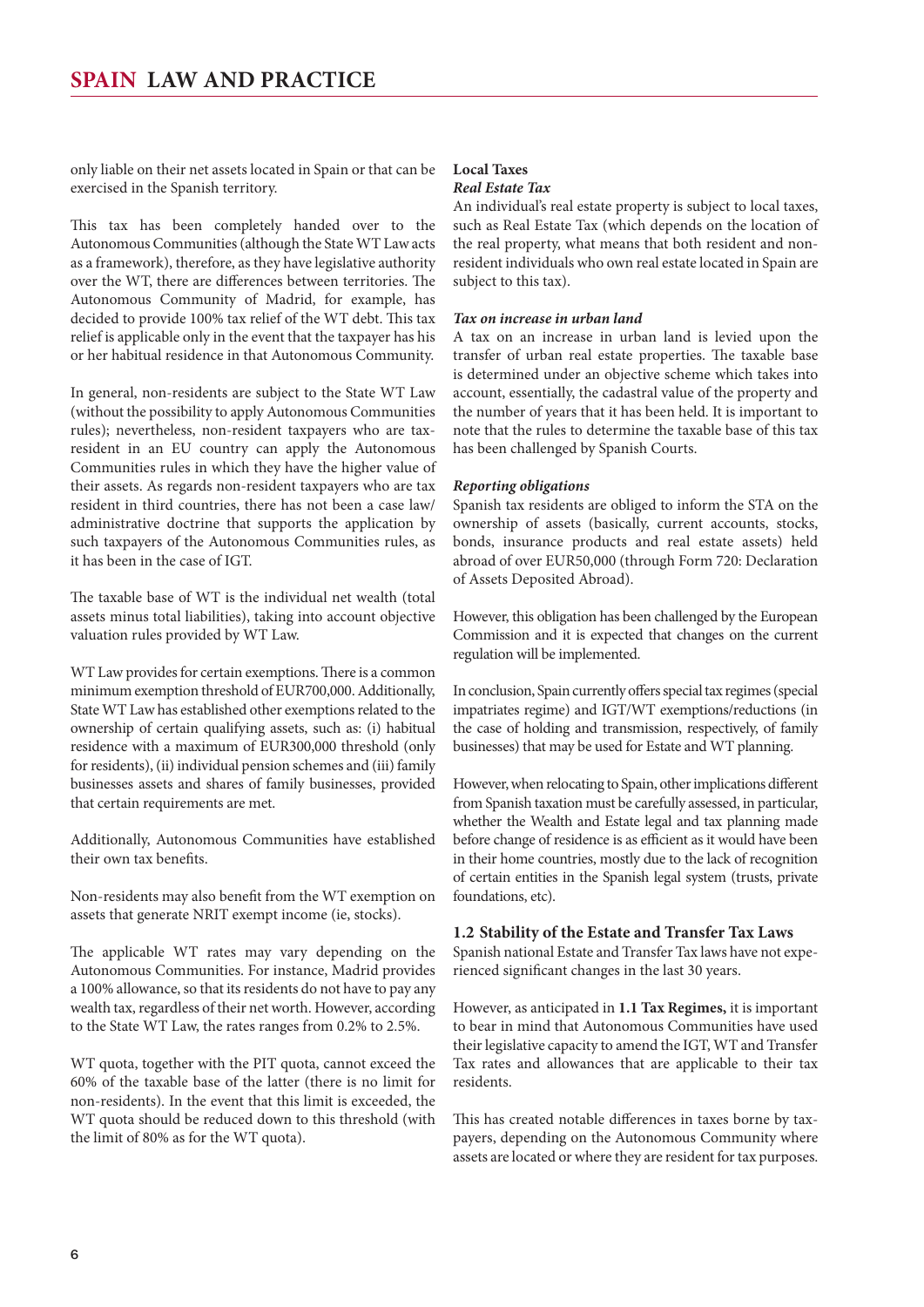<span id="page-6-0"></span>Recent ECJ judgments have had a notable impact on nonresidents' tax and estate planning; non-residents (both EU and non-EU) have recognised the possibility of applying regional legislation. However, as ECJ judgments have not been fully implemented in the Spanish tax system, the situation for WT and IGT purposes of each non-resident shall be carefully assessed to confirm tax rules applicable in their particular situation.

Current discussions on Estate and Transfer Taxes are focused on simplifying and unifying tax rules applicable to taxpayers, regardless of where assets are located or whether individuals are tax resident.

Finally, it should be noted that, after the last general elections in Spain, a general and progressive tax rise, mainly affecting high net worth individuals and corporates, is expected to be implemented.

#### **1.3 Transparency and Increased Global Reporting**

The Spanish tax legislation provides two general anti-avoidance rules (GAAR), which are based on the idea that the transactions performed use a legal form or configuration which does not match the underlying aim they pursue.

On the one hand, so-called 'conflict in the application of the tax law' is an anti-avoidance rule based on the figures of abuse of law. Thus, fraud is deemed to exist where a taxable event is partially or completely avoided or the taxable income and/or tax liability is decreased by means of actions or transactions in which the following occurs:

- • where, considered individually or collectively, they are manifestly artificial or inappropriate for achieving the result obtained; or
- their use does not have relevant legal or commercial effects other than tax savings and the effects which would have been obtained by means of usual acts or transactions. This anti avoidance rule is similar to anti-fraud techniques already known in common law as 'substance over form' and the 'business purpose test'.

On the other hand, the second general anti-abuse provision is intended to correct the effects of a 'tax sham'. Tax-sham provision is essentially the same as civil sham, that is, a sham transaction exists where another different business purpose is concealed under the guise of a normal legal transaction, which may be contrary to the very existence of the transaction ('absolute sham'), or aimed at the performance of another different transaction ('relative sham'). What differentiates a sham is the shared will of the parties to conceal a specific unlawful reality. Accordingly, the sham involves a desired and deliberately provoked discrepancy by the parties between its true will and what it manifests externally, for the purpose of creating a legal appearance concealing this will from third parties.

Spanish tax administration makes frequent use of these legal institutions. This means that every tax planning should bear in mind its existence and potential application.

Additionally, Spain is fully committed to the efforts of the international community to prevent tax evasion and tax fraud and, in particular, to the implementation of exchange of information agreements. Most of the Double Taxation Treaties ('DTT') signed by Spain include the exchange of information clause, and specific agreements with traditional offshore jurisdictions have recently entered into force (eg, the Bahamas, Curaçao, etc) or are currently under negotiation (eg, the Cayman Islands, Bermuda, Macao, Guernsey, etc).

Since 2014 (in the case of FATCA) and 2016 (in the case of CRS) Spain has fully implemented the Automatic Exchange of Information reporting standards. Under these regulations the Spanish tax administration is provided with relevant information about financial assets held abroad by their residents and, conversely, provides other countries with relevant information about financial assets held in Spain by residents in other countries.

It should be highlighted that the Spanish tax Administration has highly developed automated information-processing systems that allows it to handle with agility all the taxrelevant information received.

#### **2. Succession**

#### **2.1 Cultural Considerations in Succession Planning**

The succession regime established by the Spanish Civil Code has not been subject to relevant changes for centuries. Thus, the current society demands an update of the regime to adapt it to the transformation of the family model, which has particularly accelerated during the last 25 years.

In Spain, the common succession regime, applicable in most of Spanish territory, coexists with the particular regional legal institutions of certain territories (territorios forales) which traditionally incorporate significant exceptions. Additionally, Spain has incorporated the EU succession regulations.

Spanish citizens can determine the applicable succession regime by changing their residency for civil-law purposes (which is not necessarily the same as tax residency) within the Spanish territory. Likewise, this can also be achieved by moving the residency within the territory of the EU, as the European regulations allow a testator to elect to apply the succession regime of the Member State of his or her usual residency.

The main characteristic of the Spanish regimes is the protection they grant to the family. For this purpose, with very limited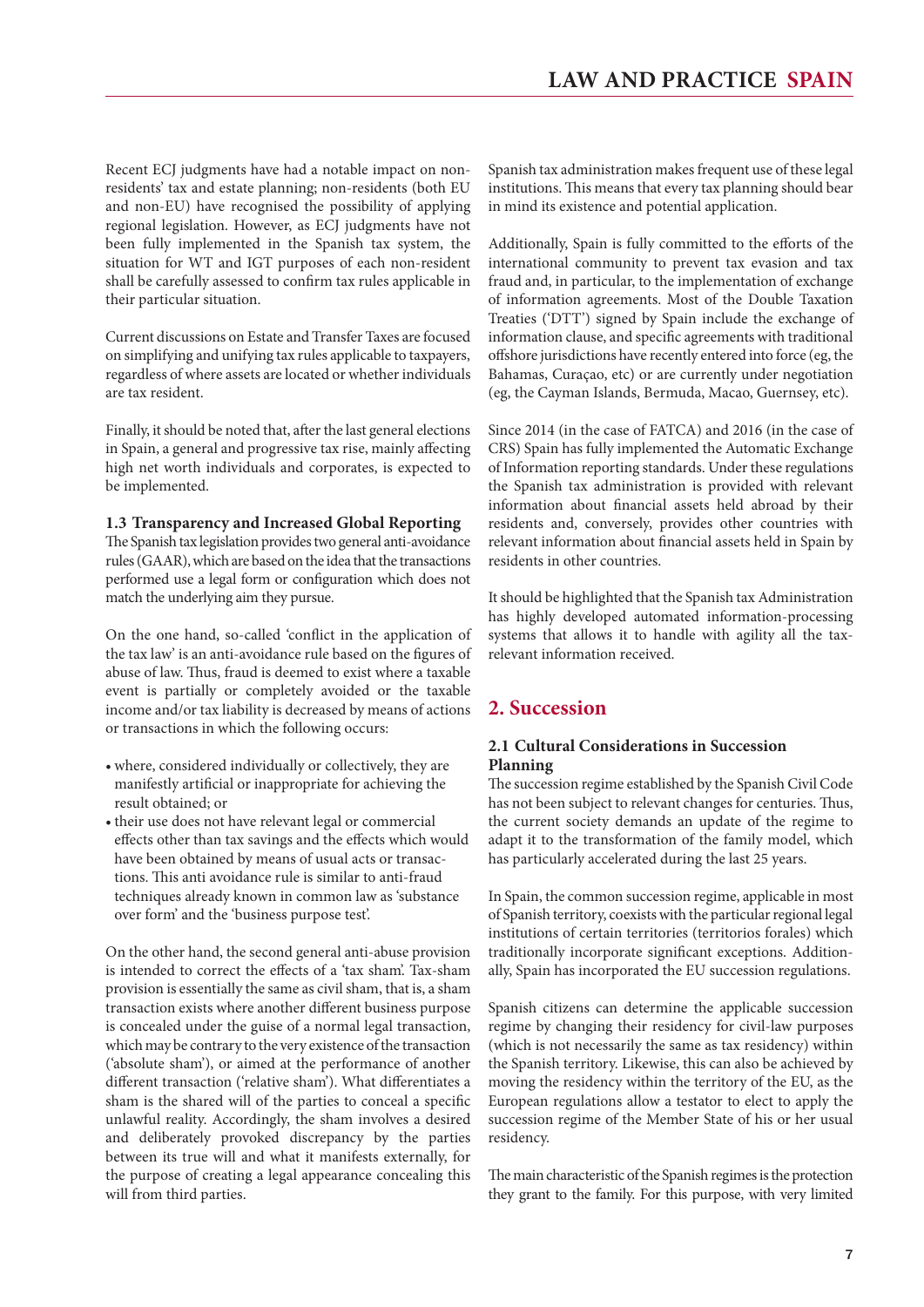<span id="page-7-0"></span>exceptions in some specific territories, the freedom of what a testator can dispose of by granting a will is restricted. This protection, in general, grants preference to the blood bond over marriage.

The Spanish regime distinguishes between succession with a valid will (testate succession) and without it (intestate succession), which can affect substantially the manner in which assets of the hereditary estate are distributed. Thus, most of high net worth families regulate their succession in detail by granting a will.

From the tax standpoint, protection (tax neutrality) is granted to the mortis causa transfer of family enterprises with fewer requirements in the case of transfers as a result of succession than in the case of donations.

As regards economic activities, the following traits must be highlighted:

- there is still a very limited number of families that have adequately resolved corporate governance of family businesses and the generational renovation and the number of business groups that survive the third generation is very limited;
- additionally, many steps have to be taken to achieve effective attribution of decision-making power within the company with respect to the new generations (which have been raised in a global market).

#### **2.2 International Planning**

Over the last few years, Spanish investments in foreign countries have significantly increased, thus multiplying the number of investments through -or the search for- investment vehicles/ structures that may be adequate, fundamentally, to achieve tax efficiency.

As exposed in **1.1 Tax Regimes** above, it must be borne in mind that non-residents with investments in Spain may be subject to PIT, WT and IGT for the transactions they carry out in Spain.

Even though in the last years Spain has notably developed its network of tax treaties associated, or not, to the membership of the EU, in respect of succession taxation only three have been formalised (with Greece, France and Sweden).

Indeed, tax planning for international is mainly aimed at achieving efficiency for the repatriation of funds, with the highest degree of tax neutrality on taxation of dividends, interests and capital gains, rather than searching to achieve efficiency from a succession standpoint. Nevertheless, the creation of these structures may have an evident impact in the legal implications of the succession, especially if they involve legal structures from other jurisdictions (namely, trusts) which are not recognised by Spanish Law.

#### **2.3 Forced Heirship Laws**

The Spanish jurisdiction provides different succession regimes, depending on the personal civil residence of the deceased. The Autonomous Communities of Galicia, Basque Country, Navarre, Aragon, Catalonia and the Balearic Islands have their own succession laws which are different from the Spanish common succession regulations.

However, except for Navarre and some parts of the Basque province of Alava, all regimes rule forced heirship obligations in favour of the descendants who are entitled to inherit from two thirds –in the common regime- to one quarter of the net value of the heritage.

Also, for those who die without progeny, the common, Catalan and Balearic regimens consider the surviving parents and even any other surviving ascendant as forced heirs with respect to, at least, one quarter of the net value of the inherited estate, depending on whether or not they concur with the surviving spouse.

Finally, except in some parts of the Basque Country and of the Balearic Islands, the surviving spouse has the right to obtain the usufruct over all or part of the inheritance assets, depending on the applicable civil regimen.

#### **2.4 Marital Property Marital Property**

The default marital property regime in the common civil legislation in Spain is the community of property ('sociedad de gananciales'). Under the community of property, the spouses will jointly own all income earned and property purchased during the marriage, while each one will separately own all his or her prenuptial assets and all those inherited or acquired by a donation or, in any way, without consideration. In general terms, this economic regime allows the spouses to manage, jointly and severally, the community and to buy new common assets. However, in order to sell or charge them it would be necessary to include the intervention of both spouses.

By (prenuptial or postnuptial) agreement of the spouses they can opt for a separate heritage regime ('separación de bienes') in which they will not have joint property (although there are limitations regarding the use of the marital home, regardless of who is the owner). This separate regime is the default marital property regime in some regional civil regulations that will be applicable to those with the regional legal residence. This separate regime does not exclude the right for a compensatory payment or pension in the event of divorce.

Another legal regime, into which the spouses can expressly opt, rules a complete separate ownership of the income earned and assets purchased but provides for an automatic compensation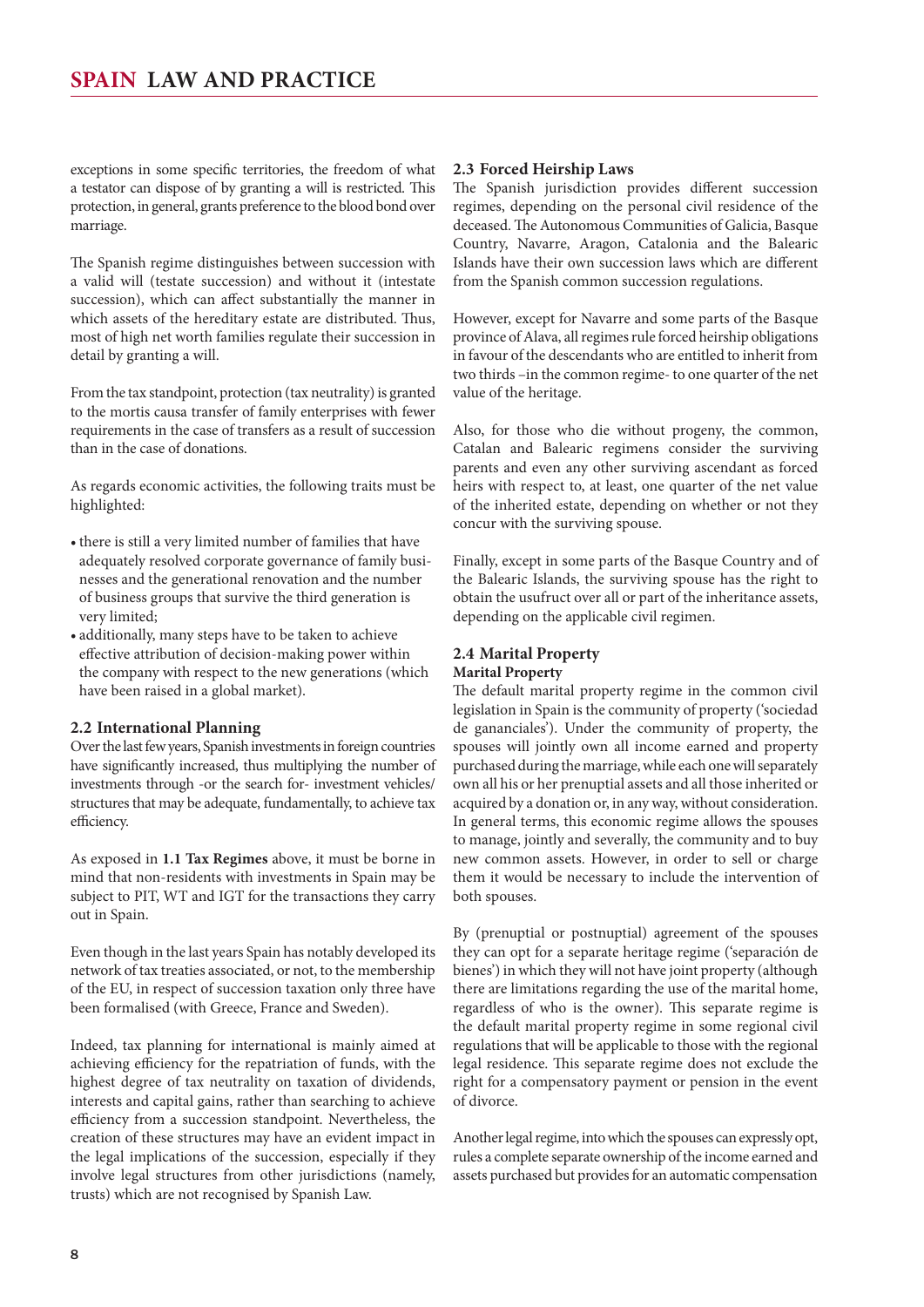<span id="page-8-0"></span>of the increase or decrease of the separate heritages once the marriage ends ('participación en las ganancias').

Despite these three typical marital property regimes, spouses can almost freely agree on how to manage and share (or not) their income and assets on a marital property regime agreement ('capitulaciones matrimoniales') as long as they do keep equal rights and obligations for both spouses.

It is possible to change from one economic regime to another as many times as it is decided by postnuptial agreement.

Even though a change of marital property regime should not trigger direct or indirect taxation, such situations should be carefully analysed to confirm this conclusion.

#### **Prenuptial and postnuptial agreements**

The Spanish Civil Code and the regional civil regulations that are still in force in Spain rule the marital property regime of the marriages if no prenuptial or postnuptial agreement is signed between the spouses. Nevertheless, nuptial agreements can be entered into before or during the marriage, and can also be amended from time to time. These agreements allow the spouses to rule the joint or separate ownership of their assets and its management, as well as the economics of a future divorce should it happen (eg, destiny of the common heritage or compensation payments). These economic arrangements will be respected by courts.

However, although the nuptial arrangement can provide agreements regarding the relations with the children in the case of divorce, the Spanish courts are not obliged to follow the parents' agreements in these matters.

#### **2.5 Transfer of Property**

In principle, the acquisition of assets by way of a gift or succession, as well as by way of any kind of onerous transmission, involves an updating of the cost for tax purposes for the purchaser.

However, in the case of donations to which the tax benefits (reduction of 95% in tax base exposed in **1.1 Tax Regimes** above) of the 'family business' are applicable (in which the donor is not subject to taxation), the acquirer/beneficiary does not update the value of the assets received for tax purposes (ie, he or she subrogates in the acquisition tax cost of the donor).

#### **2.6 Transfer of Assets: Vehicles and Planning Mechanisms**

As explained in **1.1 Tax Regimes** above, transfer of 'family businesses', either inter vivos or mortis causa, is the easiest way to transfer assets to the next generation without bearing tax costs in Spain (for both donor/deceased and beneficiary/ heir).

Additionally, due to the current legislative situation, mortis causa transfers of assets (different from 'family businesses') that are eligible to apply the Madrid IGT legislation may currently benefit from the 99% exemption and the heir should not bear taxes upon acquisition.

In the case of donations that may benefit from Madrid IGT rules, the same 99% exemption is available but capital gain for PIT purposes arising for the donor must also be considered. In the last few years, many high net worth individuals have made donations of cash applying Madrid IGT rules.

Transfer of partial interest as exposed in **4.3 Transfer of Partial Interest** below is also a way (partially) to transfer assets, reducing the tax costs.

In the case of non-residents, donation of assets located outside Spain is not subject to IGT in Spain. Subject to the analysis of the tax implications arising in other territories, donations of cash to non-residents may not trigger tax costs.

#### **2.7 Transfer of Assets: Digital Assets**

There are few recent criteria issued by the STA regarding crypto-currencies and they all refer to PIT and WT. According to such biding rulings, crypto-currencies are treated for WT purposes as assets that should be integrated into the WT taxable base. The tax treatment of these assets for IGT purposes should be in line with WT, and therefore, crypto-currencies should be integrated into the total estate with no exception. For PIT purposes, crypto-currencies do not qualify as a payment method which impacts taxation of capital gains/losses upon transfer/use.

#### **3. Trusts, Foundations and Similar Entities**

#### **3.1 Types of Trusts, Foundations or Similar Entities**

As explained in **3.2 Recognition of Trusts** below, trusts are not recognised under Spanish law and, therefore, are not commonly used in Spain for Estate and Wealth Planning. Private Foundations are not used for these purposes either (see **10.2 Common Charitable Structures**).

Unit-linked insurance contracts, ie, in which the policy-holder bears the risk of the investments in the assets underlying the insurance policy, are clearly inspired by the regulation of trusts and are fully recognised under Spanish and other Civil Law systems, as well as by common-law countries. Under unit-linked insurance contracts, a similar outcome to the one obtained through the creation of trust structures may be achieved.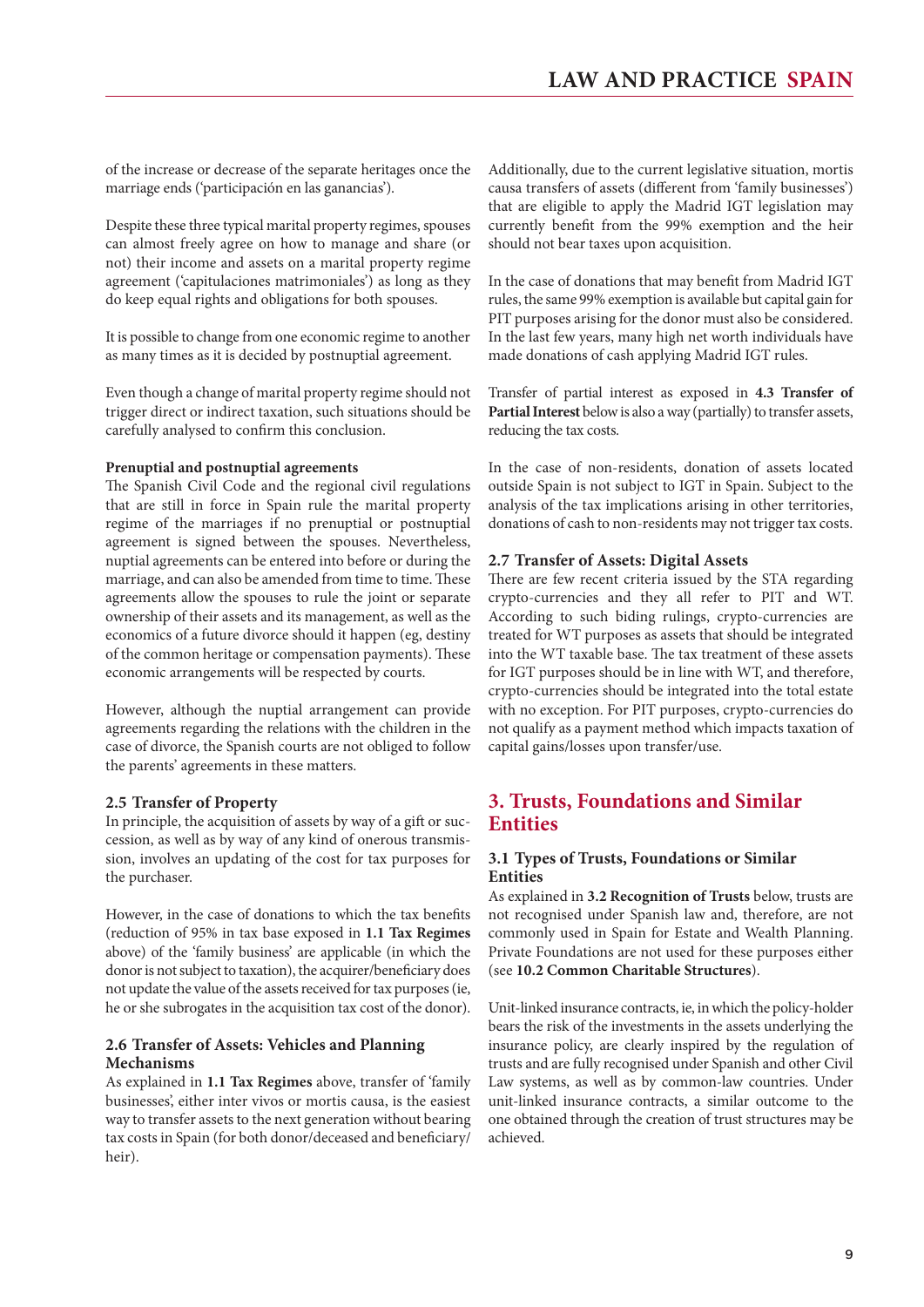#### <span id="page-9-0"></span>**3.2 Recognition of Trusts**

Even though trusts are largely used in common-law legal systems, the Spanish legal system does not recognise or regulate the trust institution and no civil or tax law special provisions on this institution have been put in place.

Moreover, the Spanish civil system does not provide for the possibility of having a dual ownership, formal/legal and beneficial/economic, of an asset or a right.

Spain has not ratified the Hague Convention, on the Law Applicable to Trusts and on their Recognition, in force since 1 January 1992, which specifies the law applicable to trusts and governs their recognition in the countries that have signed this Convention.

Only certain regulations, related to the obligation to provide the Spanish tax administration with information on assets deposited abroad and the update of the regulations regarding the combating of money laundering and terrorist financing, consider the existence of this legal institution and attach certain legal consequences to the relationships created under a foreign trust, for example, to impose reporting obligations (for anti-money laundering and tax purposes) to Spanish trustees that manage assets held by a trust and/or to Spanish resident settlors, trustees and beneficiaries in relation to both formal and beneficiary ownership of assets held by it.

Additionally, certain Double Taxation Treaties (DTTs) signed by Spain specifically recognise the existence of trusts (for example, a DTT signed with Australia, Canada, United Arab Emirates, United States, New Zealand, Singapore, Turkey and the United Kingdom). In particular, the Spain-UK DTT includes trusts in its general definition of person and recognises the eligibility for the benefits of the DTT to certain items of income obtained by trusts. To date, the Spanish General Directorate for Taxation (GDT) has not issued any interpretation in relation to the Spain-UK DTT provisions related to trusts.

Therefore, to date there is no reliable legal/tax framework that allows the ascertaining of the legal/tax position in Spain of the settlor, trustees and/or beneficiaries of foreign trusts.

#### **3.3 Tax Considerations: Fiduciary or Beneficiary Designation**

Notwithstanding the above, there is a certain administrative and academic doctrine that can be used to establish general guidelines on the approach that the STA may take regarding the tax treatment of trusts under Spanish tax law for the purposes of the PIT, NRIT, WT and IGT.

It should be noted that rulings containing such guidelines do not describe thoroughly the legal relationships created under the trust and therefore cannot be directly relied upon in order to ascertain the tax treatment applicable to other

trusts. Moreover, tax effects must be analysed on a case-bycase basis considering the wide range of legal relationships that, according to our experience, can be created under a trust.

The main tax effects of the legal relationships created under a trust in each of the above-mentioned Spanish taxes that can be drawn from the administrative doctrine available to date:

- as a general principle to be considered when dealing with taxation of trusts, it must be highlighted that the GDT disregards the existence of the trust for tax purposes. According to its interpretation, since the trust cannot be the subject of rights and obligations it must be considered in Spain as tax-transparent;
- • transactions carried out under the trust are deemed to be made directly between the settlor and the beneficiary;
- under this approach, in transactions carried out between the settlor and the beneficiary, the trustee, as a mere fiduciary deemed ineligible to participate, would not obtain income any different from the remuneration that he or she would receive as a manager of the trust.

Considering the uncertainty surrounding the tax treatment of trusts in Spain, it is highly advisable to carry out an analysis of the relations created under the trust and clarify tax implications arising thereof prior to entering in any trust involving Spanish tax residents or assets/rights located/to be exercised in Spain.

As regards tax implications of unit-linked insurance contracts, neither the policy holder nor the beneficiaries are subject to PIT on the income arising from the assets underlying the insurance policy, provided that certain conditions are met (ie, essentially, the management of the underlying assets remain with the insurance company).

Unit-linked life insurance policies, as long as they do not have surrender value during the contract term (eg, if an irrevocable designation of beneficiary had been made), may not subject be to WT. Please note that this tax treatment is currently under review and that certain territories (eg, Basque Country) have already implemented measures to tax the underlying assets in the hands of the policy-holder.

For IGT purposes, transfer of the underlying assets from the policy-holder to the beneficiaries is deemed to take place at the time the contingence occurs.

#### **3.4 Exercising Control over Irrevocable Planning Vehicles**

The beneficiary of a unit-linked insurance policy may be irrevocably designated.

In such cases, assets may not be subject to WT, either in the hands of the policy-holder or in the hands of the beneficiaries.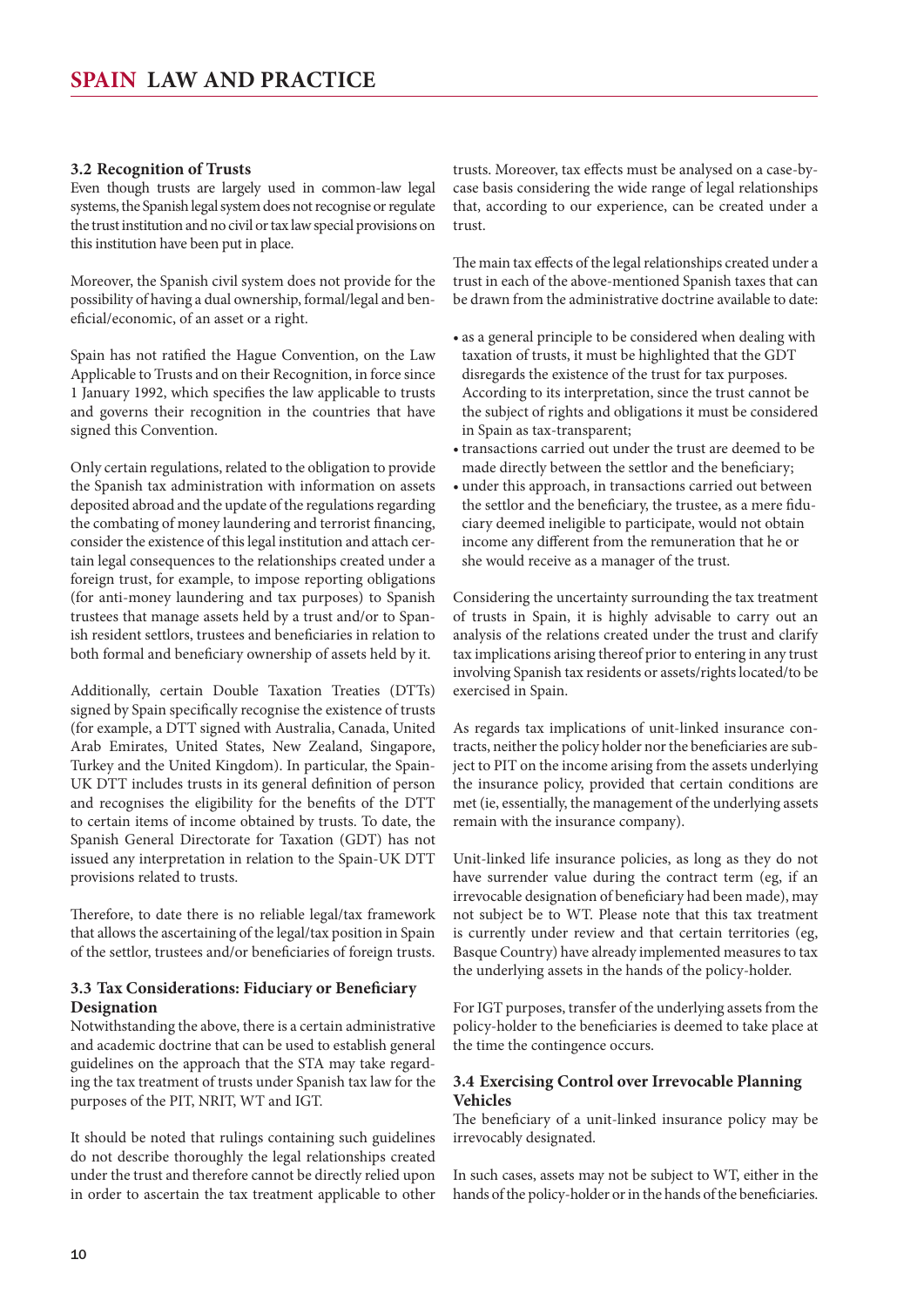<span id="page-10-0"></span>However, this tax treatment is currently under review and certain territories (eg, Basque Country) have already implemented measures to tax the underlying assets in the hands of the policy-holder.

#### **4. Family Business Planning**

#### **4.1 Asset Protection**

Although Spanish law establishes measures to protect the assets of minors or disabled individuals, it does not recognise legal institutions that are familiar to common-law practitioners such as trusts, which extract assets from the economic sphere of an individual, in favour of third parties (typically, descendants) to protect them from potential liabilities incurred by that individual.

Consequently, the main mechanism of asset protection in Spain is the incorporation of family holding companies. Certain elements must be taken into account when structuring these vehicles, depending on the nature of the assets to be contributed and the structure of the family (eg, number of family branches, descendants...):

- • corporate structure adapted to the family;
- • adequate tax planning of the vehicle and the contribution of the relevant assets;
- • succession provisions adapting to the structure of the family company and business; and
- regulate the operation and governance of the family holding company and the incorporation of future generations to the family business, through the execution of a Family Shareholders.

It is important to highlight that a relevant measure of asset protection is the marital-property regime applicable upon marriage. In Spain, the community of property regime (*régimen de gananciales*) entails that liabilities incurred by the spouse of an individual may potentially affect the assets of that individual. Thus, it is relevant that, in those territories in Spain where the separate heritage regime (*régimen de separación de bienes*) is not applied by default, spouses opt to apply it by granting the relevant matrimonial property arrangement public deed (*escritura de capitulaciones matrimoniales*).

Finally, Luxembourg and Irish insurance companies have an asset-protection system, which combines effective ownership of assets by the insurance company with a special privilege for policy-holders, that makes the use of unit-linked insurance policies attractive from an asset-protection perspective.

#### **4.2 Succession Planning**

Succession-planning strategies for family businesses entail the use of holding companies which allow family groups to combine tax efficiency (see **1.1 Tax Regimes**) upon transfer of wealth and control to new generations with an adequate definition of optimal corporate governance structure.

Additionally, considerations made as regards asset protection (see **4.1 Asset Protection**) and transfer of partial interest (see **4.3 Transfer of Partial Interest**) shall also be considered for succession-planning purposes.

#### **4.3 Transfer of Partial Interest**

Generally, when a Partial Interest is transferred either inter vivos or mortis causa, the value to consider from a tax standpoint is the market value, determined on the basis of the value of the underlying assets.

The value of the usufruct rights is determined on the basis of an objective valuation rule, established by law, which takes into consideration the value of the underlying assets and the duration of the usufruct right. The value of the bare ownership (*nuda propiedad*) is calculated as the difference between the value of the usufruct and the total value of the underlying assets.

It is frequent that in gratuitous transfers of the Partial Interest only the bare ownership (*nuda propiedad*) is transferred, and the donor retains the lifelong usufruct.

In onerous inter vivos transfers of a Partial Interest, ie, for consideration, the transferor will be subject to PIT for the capital gain obtained, without the application of any tax allowance.

With regard to gratuitous inter vivos transfers of a Partial Interest over a company (provided it complies with the requirements to benefit from the tax exemptions applicable to the transfer of family businesses) to certain beneficiaries belonging to the close family (ie, direct descendants and/or spouses), subject to certain requirements, a tax deferral in the PIT of the transferor (which will entail that the acquirer assumes the acquisition cost of the transferor) may be achieved. Subject to the same requirements, the acquirer will also enjoy a tax bonification in the IGT (in the territories in which it is not almost totally exempted, such as Madrid and Andalusia).

The same taxation criteria will be applicable to transfers as inheritance of a Partial Interest, but the requirements are lessened.

#### **5. Wealth Disputes**

#### **5.1 Trends Driving Disputes**

Arbitration and mediation are alternative ways to solve wealth disputes, due to the length and costs of the judicial proceedings when resorting to ordinary jurisdictional bodies.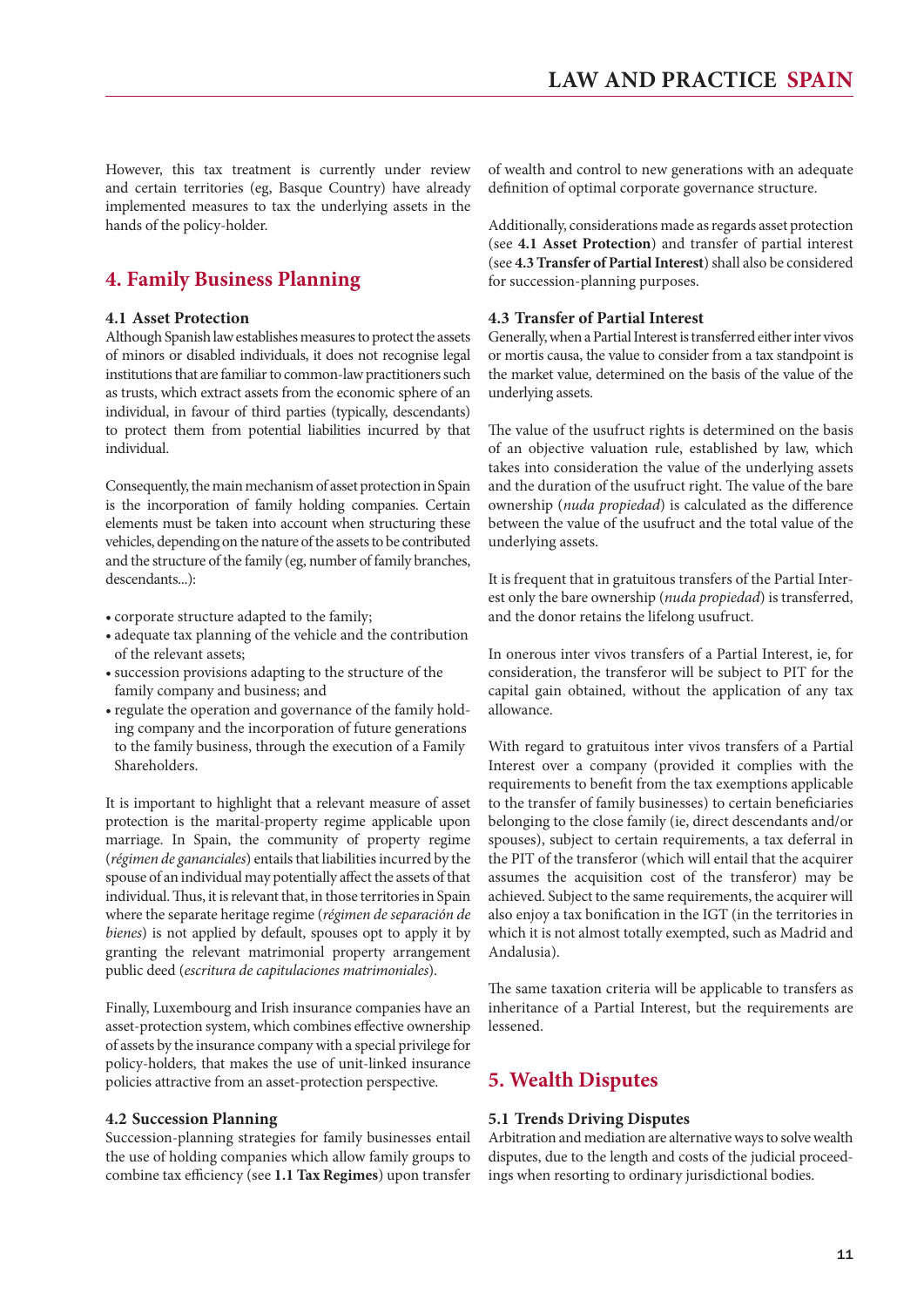<span id="page-11-0"></span>Although these methods are broadly regarded as applicable under Spanish Law to succession disputes, currently they are not commonly used as a way to solve disputes relating to an inheritance. However, this trend may be changing in the future if applied correctly, by increasingly incorporating arbitration clauses in testaments, together with non-contest clauses (*cautela Socini*).

#### **5.2 Mechanism for Compensation**

Spanish Succession Law limits the amount of assets an individual can freely dispose of during his or her life or upon decease. For the most part, the assets of the relevant individual have to be bequeathed to his or her forced heirs (the relevant percentage varies according to whether they are descendants, ascendants or spouses).

To that effect, there are measures in the Spanish Law to protect forced heirs against disposals made by an individual (whether it be during his or her life or upon decease) which diminish their inheritance. The heirs may initiate actions to contest any such unlawful disposals and claw back the assets transferred in detriment of the inheritance of forced heirs.

#### **6. Roles and Responsibilities of Fiduciaries**

#### **6.1 Prevalence of Corporate Fiduciaries**

As explained in **3.2 Recognition of trusts**, trusts are not recognised in Spanish legislation, nor is the institution of the trustee, or the other similar institutions with fiduciary responsibilities that are widely used in common-law jurisdictions.

Furthermore, although there are institutions which operate in a similar manner to fiduciaries (such as agents) they do not present the same legal nature attributed to fiduciaries in common-law jurisdictions.

Under Spanish regulations, institutions similar to fiduciaries are regulated by the Spanish Civil Code as a way to transfer assets in the context of mortis causa transfers (fideicommisary substitution/ *"sustitución fideicomisaria"*). Under a fideicommisary substitution the fiduciary, or trustee, acquires the property as designated by the testator in his or her will and is obliged to manage and keep the assets and to transfer part or all, depending on the will, of the inherited assets to a third person (the fideicommisary).

However, the use of these institutions for wealth and estate planning is not a common practice in Spain.

Corporate fiduciaries are not an institution which is prevalent in Spain.

#### **6.2 Fiduciary Liabilities**

There are no fiduciary liabilities because corporate fiduciaries are not an institution which is prevalent in Spain.

#### **6.3 Fiduciary Regulation**

There is no fiduciary regulation because corporate fiduciaries are not an institution which is prevalent in Spain.

#### **6.4 Fiduciary Investment**

There is no fiduciary investment because corporate fiduciaries are not an institution which is prevalent in Spain.

#### **7. Citizenship**

#### **7.1 Requirements for Domicile, Residency and Citizenship**

In general terms, foreigners who are different from European Union nationals can stay in Spain for 90 days every semester with or without a visa, depending on their nationality.

Furthermore, non-lucrative residency can be granted for those who have sufficient financial capacity for their expenses - as determined by the Government from time to time - during the period of time they wish to reside in Spain, without the need to develop any work or professional activity in Spain, and if they have a public or private health insurance arranged with an insurer authorised to operate in Spain. EU nationals are also required to have such sufficient financial capacity but the minimum amount established by the applicable regulations does not apply to them, as this requirement is deemed to be met, as long as the EU national does not become an economic burden to the Spanish authorities.

The acquisition of citizenship is mainly achievable by legal residence in Spain, that is, ten continuous years which is the general term required. However, there are cases in which the period of residence required is reduced, among which is the two-year term required for the nationals of Ibero-American countries, Andorra, the Philippines, Equatorial Guinea, Portugal or people of Sephardic origin despite their nationality. Also, only one year of residence is required for those who were either born in the Spanish territory, have been married for one year to a Spaniard or have been a widow/er of a Spaniard.

It is possible to acquire Spanish citizenship by naturalisation at the discretion of the Government by Royal Decree, after assessing the concurrence of exceptional circumstances. There is, in addition, the possibility of acquiring Spanish citizenship by what it is called the acquisition by option, which it is a benefit that our legislation offers to foreigners who are in certain conditions (for instance, those people whose father or mother was Spanish and were born in Spain).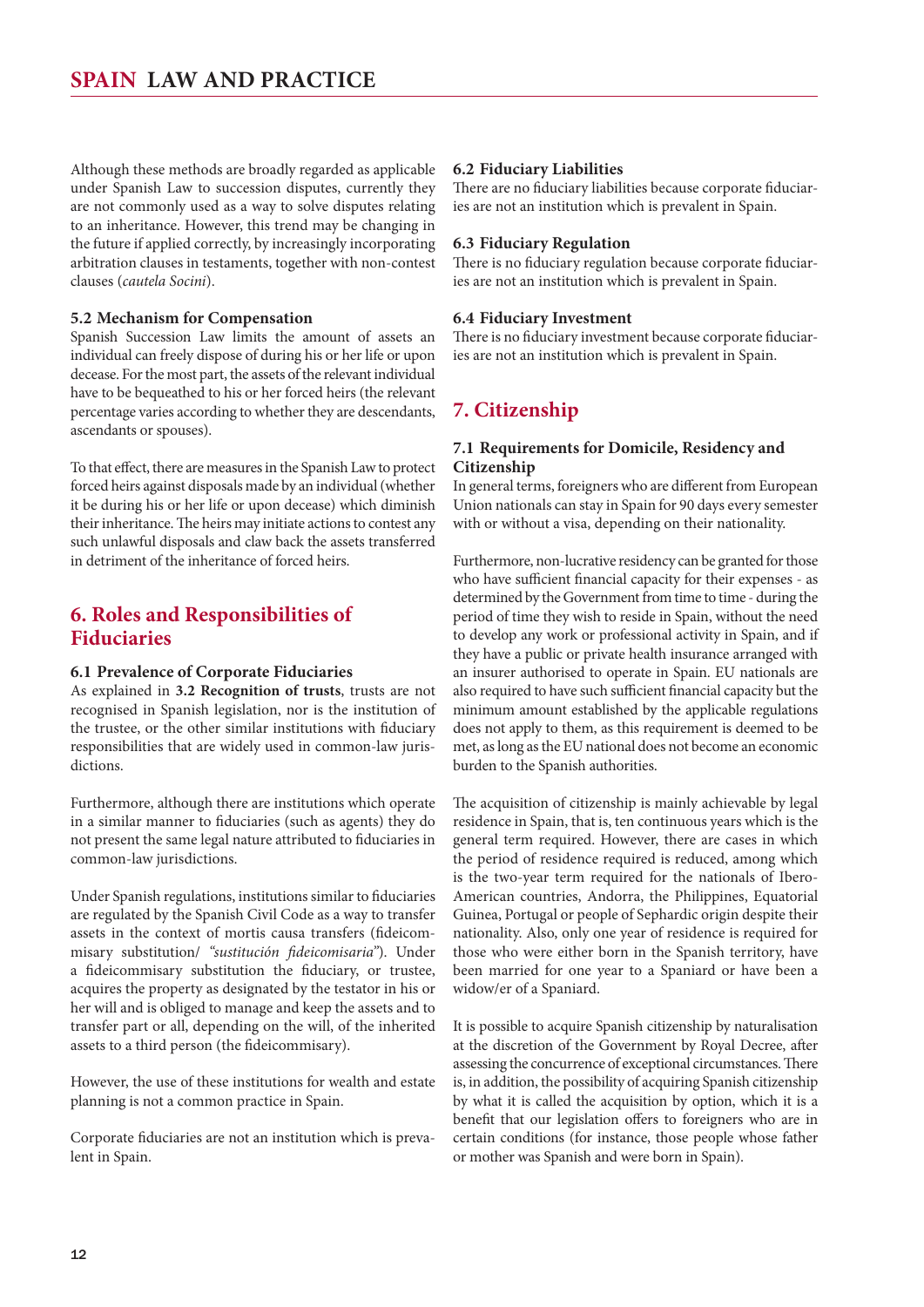#### <span id="page-12-0"></span>**7.2 Expeditious Citizenship**

Although there is no expeditious acquisition of citizenship, there are some cases in which the residence permit can be expedited under the so-called Entrepreneurs Law. These golden visas are granted, among others, in the following cases:

- • Foreigners who invest, for a value equal to or greater than EUR2 million in Spanish public debt securities or for a value equal to or greater than EUR1 million, in shares or social participations of Spanish companies or bank deposits in Spanish financial institutions.
- • Foreigners who prove the acquisition of real estate in Spain with an investment of EUR500,000 or more without liens or charges over the real estate acquired.
- • Foreigners who submit a business project to be developed in Spain and that is considered and accredited of general interest because of the innovative nature of the project or the investments provided. This residency permit will also be granted to those who plan to enter and stay in Spain for a period of one year in order to carry out the previous procedures to be able to develop an entrepreneurial activity. This is a Residence Visa for Highly Qualified Professionals (TAC).
- • Foreigners who travel to Spain within the framework of an employment, professional or professional training relationship, with a company established in Spain or in another country.

These permits are extended to the spouse and children under 18 years of age, or of legal age who are not able to provide their own needs due to their state of health, when they meet or accompany the applicants. Consequently, they may request, jointly and simultaneously or successively, a family residence visa, after proof of compliance with the requirements indicated above.

#### **8. Planning for Minors, Adults with Disabilities and Elders**

#### **8.1 Special Planning Mechanisms**

In order to protect minors and adults with disabilities, the Spanish regulations provide what is called protected patrimonies of people with disabilities.

The objective of the mentioned regulation is to favour the constitution of these patrimonial funds linked to the satisfaction of the vital needs of people with disabilities. In this respect, a series of measures are adopted to favour the gratuitous contributions to the protected patrimonies, reinforcing the tax benefits in favour of persons with disabilities.

#### **8.2 Appointment of Guardian**

Parents may appoint guardians or conservators for their children in case of their early decease or the personal disability of any

child. However, the Spanish Civil Code determines that it is the responsibility of the Public Prosecutor's Office to supervise guardianship, foster care or custody of minors and that courts are not bound by the parents' will when appointing a guardian. Furthermore, guardians will be subject to court scrutiny and approval for some special management deals.

#### **8.3 Elder Law**

The Spanish Civil Code has traditionally established a number of measures on the basis of which family members must assist their ascendants economically and take care of them in the event of their disability.

Additionally, Spanish Law, pursuant to the terms of the Dependency Law (*Ley de Dependencia*) provides for the granting of public assistance (including financial aid) to individuals who take care of a dependent family member.

Finally, it is relevant to point out that Spanish Law provides for certain measures that individuals can adopt to protect themselves in preparation for future situations of incapacity or terminal illness, by means of the granting of certain documents which are commonly known as "self-protection arrangements". These documents permit the appointment of representatives who will manage the assets of the individual in any of the situations referred to above.

These documents will be filed with the Civil Registry and will be taken into account by the relevant judges as part of incapacitation proceedings.

#### **9. Planning for Non-Traditional Families**

#### **9.1 Children**

Spanish legislation treats equally all biological children, whether they are born of married parents or not, as well as adopted children, except for the inheritance of Spanish peerages or nobiliary titles which might require a person to be born in wedlock.

#### **9.2 Same-Sex Marriage**

Same-sex marriage is fully recognised in Spain, with equal rights.

Domestic Partnerships are also recognised in Spain, with similar rights to marriages, besides the specific widow inheritance rights and some family subsidies.

#### **10. Charitable Planning**

#### **10.1 Charitable Giving**

Spanish tax legislation provides for a special tax regime applicable to foundations, associations of public use and